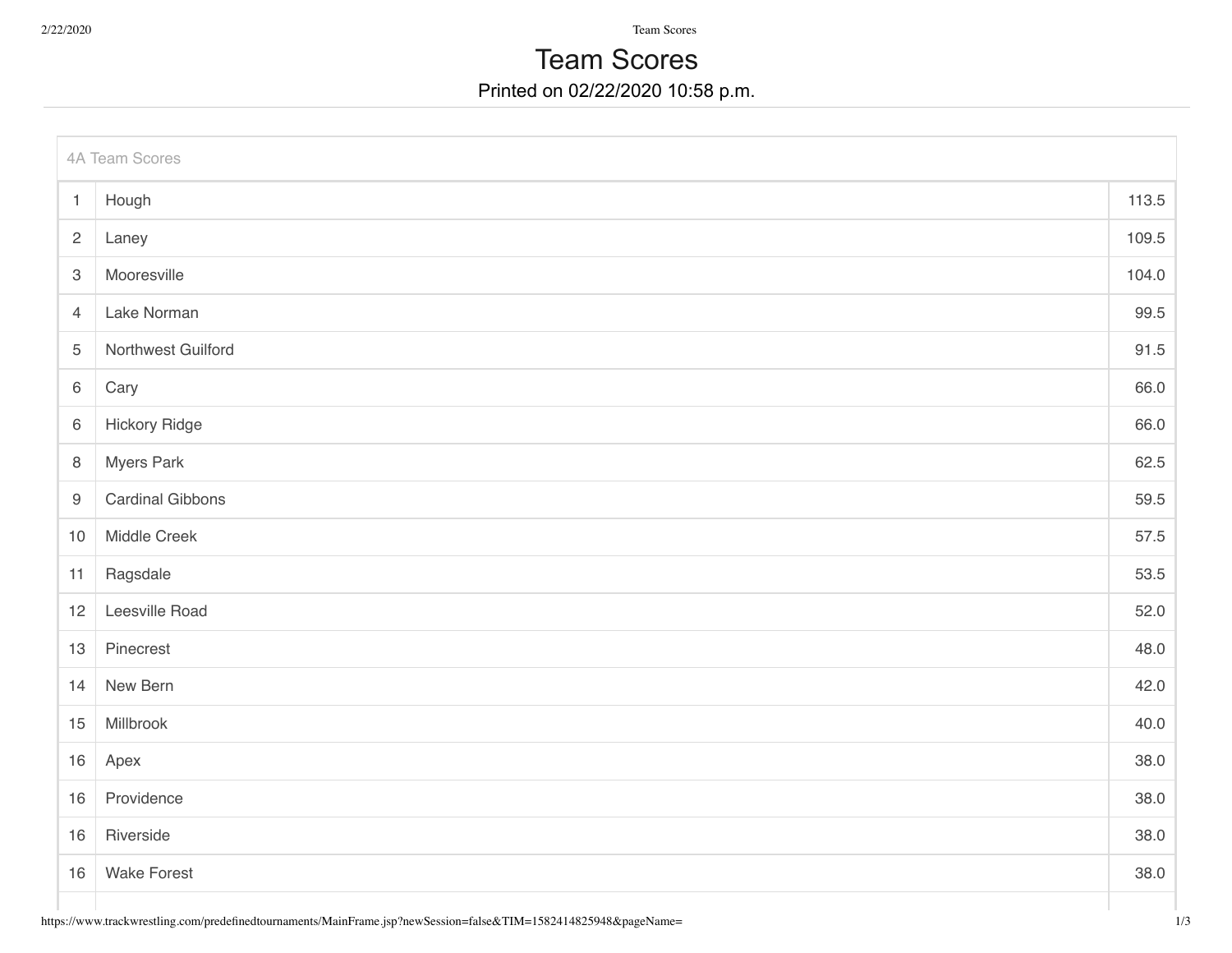| 20 | Page                 | 37.0    |
|----|----------------------|---------|
| 21 | Jack Britt           | 34.0    |
| 22 | Corinth-Holders      | 29.5    |
| 23 | South Central        | 29.0    |
| 24 | Glenn                | 27.0    |
| 24 | South View           | 27.0    |
| 26 | <b>Mallard Creek</b> | 23.0    |
| 27 | West Forsyth         | 22.0    |
| 28 | Jordan               | 21.0    |
| 29 | Lumberton            | 18.0    |
| 30 | Heritage             | 14.0    |
| 30 | South Caldwell       | 14.0    |
| 32 | Ashley               | 11.0    |
| 32 | Grimsley             | 11.0    |
| 34 | South Mecklenburg    | 10.5    |
| 35 | Green Hope           | 9.0     |
| 35 | Overhills            | 9.0     |
| 37 | Davie                | 8.5     |
| 38 | <b>Holly Springs</b> | $8.0\,$ |
| 39 | East Mecklenburg     | $7.0\,$ |
| 39 | Rolesville           | $7.0\,$ |
| 41 | <b>Athens Drive</b>  | $5.0\,$ |
| 41 | Wakefield            | $5.0\,$ |
|    |                      |         |